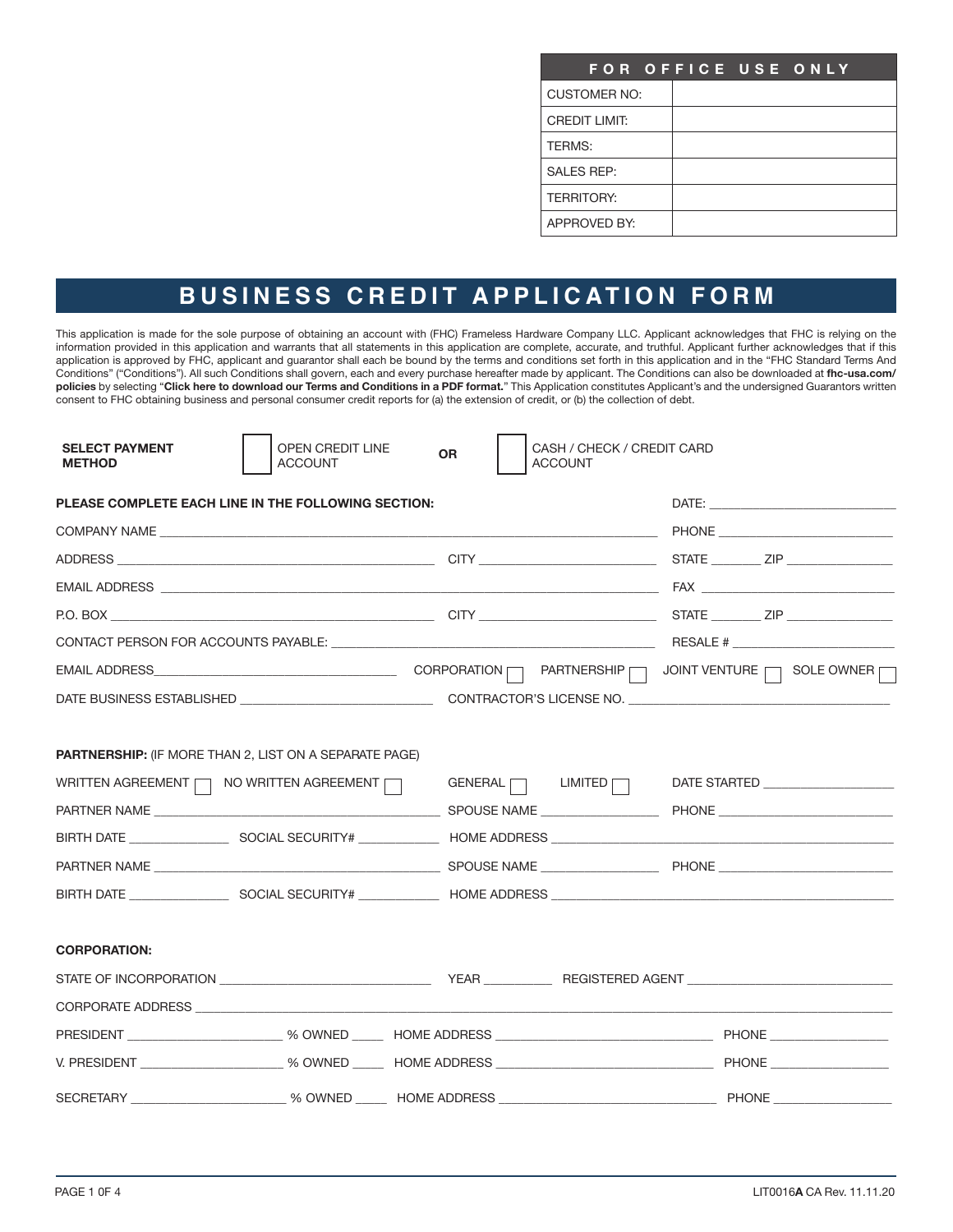| <b>Business Credit Application Form</b>                                                                              |                                                                             |         |  |  | <b>FRAMELESS HARDWARE COMPANY</b>               |
|----------------------------------------------------------------------------------------------------------------------|-----------------------------------------------------------------------------|---------|--|--|-------------------------------------------------|
| [LIST ADDITIONAL OWNERS ON SEPARATE PAGE]                                                                            |                                                                             |         |  |  | APPROXIMATE PRESENT NET WORTH OF CORPORATION \$ |
|                                                                                                                      |                                                                             |         |  |  |                                                 |
| PREVIOUS BUSINESS NAME, INDUSTRY EXPERIENCE (IF ANY), ASSOCIATED OR RELATED COMPANIES (LIST) _______________________ |                                                                             |         |  |  |                                                 |
|                                                                                                                      | HAVE YOU, OR ANY COMPANY WHICH YOU BEEN AN OWNER, FILED FOR BANKRUPTCY? YES |         |  |  |                                                 |
|                                                                                                                      |                                                                             |         |  |  |                                                 |
|                                                                                                                      |                                                                             |         |  |  | STATE <u>ZIP</u>                                |
|                                                                                                                      |                                                                             |         |  |  |                                                 |
| REGULAR   CHECKING                                                                                                   |                                                                             | SAVINGS |  |  | LOANS                                           |
|                                                                                                                      |                                                                             |         |  |  |                                                 |
|                                                                                                                      |                                                                             |         |  |  |                                                 |
|                                                                                                                      |                                                                             |         |  |  |                                                 |

### ATTACH A CURRENT FINANCIAL STATEMENT OR MOST RECENT TAX RETURN TO THIS APPLICATION FOR CREDIT EVALUATION PURPOSES. ALL INFORMATION WILL BE HELD IN STRICT CONFIDENCE.

\_\_\_\_\_\_\_\_\_\_\_\_\_\_\_\_\_\_\_\_\_\_\_\_\_\_\_\_\_\_\_\_\_\_\_\_\_\_\_\_\_\_\_\_\_\_\_\_\_\_\_\_\_\_\_\_\_\_\_\_\_\_\_\_\_\_\_\_\_\_\_\_\_\_\_\_\_\_\_\_\_\_\_\_\_\_\_\_\_\_\_\_\_\_\_\_\_\_\_\_\_\_\_\_\_\_\_\_\_\_\_\_\_\_\_\_\_\_\_\_\_\_\_\_\_\_\_\_\_\_

MAJOR TRADE REFERENCES. PLEASE LIST COMPLETE MAILING ADDRESS AND PHONE.

|                                                                                                                               | <b>PHONE Example 2008</b> | <b>FAX EXISTENT</b> |
|-------------------------------------------------------------------------------------------------------------------------------|---------------------------|---------------------|
| <b>ADDRESS</b><br><u> 1980 - John Harry Barn, mars and deutscher Amerikaanse kommunister († 1901)</u>                         | <b>CITY CITY</b>          | $STATE$ $ZIP$       |
| NAME<br><u> 1980 - Johann Barn, mars ann an t-Alban ann an t-Alban ann an t-Alban ann an t-Alban ann an t-Alban ann an t-</u> | <b>PHONE Example 20</b>   | <b>FAX EXISTENT</b> |
| <b>ADDRESS</b><br><u> 1989 - John Stone, Amerikaansk politiker (* 1918)</u>                                                   | <b>CITY CITY</b>          | STATE ZIP           |
|                                                                                                                               | <b>PHONE Example 20</b>   | <b>FAX EXISTENT</b> |
| <b>ADDRESS</b>                                                                                                                | <b>CITY</b>               | ZIP <b>Example</b>  |

#### WARRANTIES BY APPLICANT:

I/We warrant all information to be true. I/We agree to pay my/our account in accordance with, and to otherwise be bound by, the Conditions in this application. The Conditions attached hereto and on FHC website. Open Account Credit Terms are due net 30 days from date of invoice. COD terms are payable on delivery. Certain orders may require a deposit or pre-payment before production and payment before delivery. I/We agree to be responsible for all orders accepted, once orders have been produced. Should I/WE fail to accept delivery or pick-up order, I/We will still be responsible for payment. Finance charges at the maximum rate allowed by California law will be assessed on all balances that are delinquent. Unless otherwise stated, all shipments are FOB FHC warehouse. In the event payment is not made when due, credit terms may be withdrawn or modified, at FHC's sole and absolute discretion. I/WE will notify you of any claims for defective within 24 hours of delivery. FHC liability therefor will be limited to the amount billed by FHC for such products. FHC shall not be responsible for any alleged 'loss of profits' or other form of consequential damages.

| <b>NAME</b>       | title      | DATI |
|-------------------|------------|------|
| URE<br><b>AUT</b> | RІ<br>AML. |      |

#### PERSONAL GUARANTY:

In consideration of any credit extended to applicant, the undersigned guarantors hereby each personally guaranty the payment of all sums now or hereafter owing by applicant to FHC. Guarantors waive the benefit of any limitations affecting their liability hereunder or the enforcement thereof to the extent permitted by law. Additional terms governing this guaranty are contained in the Conditions at **fhc-usa.com/policies**. This is an absolute and continuing guaranty.

| <b>NAME</b> | <b>ADDRESS</b> | CITY                   | <b>STATE</b> | ZIP |
|-------------|----------------|------------------------|--------------|-----|
| SIGNATURE   |                | SOCIAL SECURITY NUMBER |              |     |
| <b>NAME</b> | <b>ADDRESS</b> | CITY                   | <b>STATE</b> | ZIP |
| SIGNATURE   |                | SOCIAL SECURITY NUMBER |              |     |

By signing this form, you agree to our Terms and Conditions on pages 3 and 4 of this application. Please visit or click **[fhc-usa/policies](https://www.fhc-usa.com/fhc-business-policies-and-forms)** to view all our policies.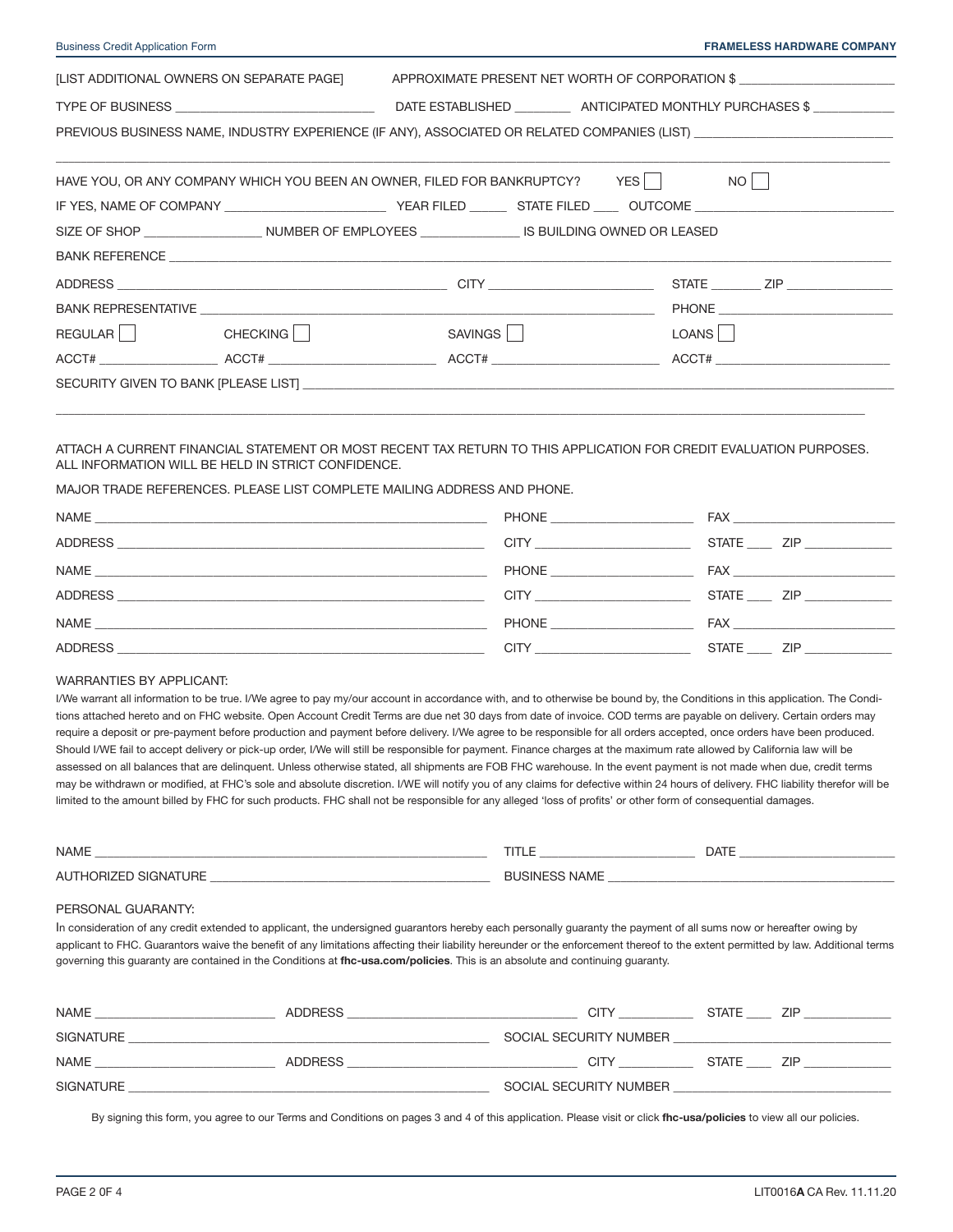## **ORDER/CREDIT APPLICATION STANDARD TERMS AND CONDITIONS**

1. Terms and Conditions Govern all sales by (FHC) Frameless Hardware Company LLC, a Delaware limited liability company, and/or its divisions, subsidiaries and affiliates (hereinafter alternatively referred to collectively as "FHC" or "FHC" to any buyer ("Buyer") shall be governed exclusively by these FHC Standard Terms and Conditions ("This Agreement"). The provisions of all purchase orders from Buyer, except for the quantity and description of the products, shall be deemed null and void. All sales are final. No agreement between FHC and Buyer shall create a third party beneficiary agreement. No general contractor or other third party may rely upon performance of This Agreement by FHC.

2. Price. No verbal quotations shall be binding, until or unless confirmed by FHC in a written quotation, confirmation, or invoice and then the provisions of this Agreement shall constitute the sole, exclusive, and entire agreement between the parties. Unless otherwise specified in writing and signed by an officer of FHC, a written price quote ("Quote") is valid for a period of 30 days subject to FHC'S right to withdraw the Quote if the price is affected by circumstances beyond FHC'S control. The reference number on the Quote must appear on Buyer's Purchase Order to receive the quoted price. FHC will not assume the costs for items or methods not specifically indicated on the Quote. Price is subject to final review and specifications at the time of order. Yields may affect pricing at the time Buyer's order is placed and/or released.

3. Taxes. Prices on the products specified herein are exclusive of all taxes and other levies of taxing authorities, including, but without limitation, taxes on manufacture, sales, receipts, occupation or use. Wherever applicable as determined by FHC, such tax or taxes will be added to the purchase price as a charge to be paid by Buyer. Buyer is responsible to pay any taxes and any customs duties, fees, and tariffs. In the event FHC is required to pay any such taxes, Buyer shall immediately reimburse FHC.

4. Delivery. Delivery or shipping dates, if any, set forth in the Purchase Order are approximate only, non-binding and merely represent FHC'S best estimate of the time required to make delivery or shipment. Yields and availability of some products may affect delivery dates at the time Buyer's order is placed and/or released. FHC'S obligations here under may also be dependent upon FHC'S ability to obtain the necessary raw materials, parts and other components. FHC will not be liable for any loss or expense (consequential, liquidated or otherwise) incurred by Buyer or Buyer's end customers as a result of any delay in shipment for any reason other than arbitrary refusal by FHC to perform. Delivery is subject to compliance with all U.S. export rules and regulations and Buyer shall comply with the foregoing, including providing all necessary information, documents and certifications required by law. Buyer is cautioned to make allowance for delays. FHC shall not be liable to Buyer, nor to anyone else, for delays regardless of the cause of the delays.

5. Inspection and Acceptance. Buyer shall inspect each order of products upon receipt thereof. If Buyer determines that a product is nonconforming or defective (a "Rejected Product") (provided that such non-conformity or defect did not result from damage caused after shipment by FHC), then Buyer shall deliver written notice to FHC within 24 hours following receipt of the product setting forth the alleged reason for the Rejected Product, date of purchase, date of receipt, and invoice number. Buyer shall return the Rejected Product at its cost to FHC. Unless Buyer provides FHC with such written notice within 24 hours, then such products shall be deemed finally inspected and accepted by Buyer. If FHC examines such Rejected Product to its satisfaction and determines that such damage or defect exists, and was not caused by the negligence, misuse, improper storage, or other accident of Buyer or any third party, then FHC shall replace such Rejected Product or issue a credit for the sales price of such Rejected Product. Any claim of Buyer related to damage during shipping or delivery should be made directly to the carrier (unless delivery was made by FHC). FHC'S invoice or shipping list delivered with the products, when signed by any employee of Buyer, shall be deemed accurate and binding

on Buyer, and an acceptance of the products.

6. Payment. Unless otherwise agreed in writing by FHC, Buyer shall submit, with each Purchase Order, payment in full of the invoice price for the Purchase Order plus anticipated shipping, sales, use, excise or similar taxes and anticipated customs duties, imposts, tariffs or other charges for such Purchase Order. All payments shall be made in U.S. Dollars. If FHC expressly agrees in writing to "net 30 day payment," payment for products purchased hereunder shall be net 30 days from the date of the applicable invoice. All orders are subject to approval of FHC'S credit department. FHC may, at any time, require payment in advance or satisfactory security for payment of an invoice when due. Buyer will not withhold payment or the purchase price of products or any other amount payable to FHC in connection with this document in the event of a dispute between Buyer and FHC.

7. Freight. Buyer shall specify the mode of delivery in Buyer's Purchase Order. FHC shall not be responsible for loss, damage, or delay caused by Buyer's use of contract or common carriers. Buyer will be responsible for filing and recovering on any and all freight damage claims. Buyer is responsible for discovering concealed freight damages. FHC will not be responsible for such damage. Risk of loss shall transfer to Buyer upon delivery of products to a common carrier, to Buyer's place of business, to Buyer's employees or agents, to a job site, or to any other location specified by Buyer.

8. Product Suitability. Buyer is solely responsible for determining whether a product purchased from FHC is suitable for Buyer's needs or application. FHC makes no warranties regarding suitability of product(s) for Buyer's needs. FHC will not, by responding to requests for or otherwise providing information or opinions, assume any responsibility for the design or suitability of the Buyer's product(s) in the proposed application. Buyer will at all times be responsible for determining the suitability of FHC' or FHC' affiliates' information, opinions, processes, products and services for use in Buyer's own applications and for identifying and performing to the Buyer's satisfaction all quality control tests and analyses necessary to assure that the Buyer's products and services will be safe, acceptable and suitable for use under end-use conditions.

9. Default by Buyer. If Buyer fails to pay the purchase price or any other sums in full when due, or if Buyer fails to observe, keep or perform any other provision of these Terms and Conditions, FHC shall have the right to exercise any one or more of the following remedies: (a) withhold further deliveries; (b) terminate any and all contracts with Buyer upon oral or written notice; (c) recover all sums then accrued or thereafter accruing, under the Purchase Order; (d) take possession of any or all products without demand or notice, wherever same may be located, without court order or process of law, and Buyer hereby waives any or all damage occasioned by such taking of possession; and/or (e) pursue any other remedy at law or in equity (without bonding therefor), including, but not limited to, recovering loss of profit damages and all damages resulting from the condition of the products and Buyer's breach. Buyer authorizes FHC to offset against any amount which FHC owes to Buyer, any amount which Buyer owes to FHC. All amounts that are not paid when due bear interest at the rate of 1.5% per month. Buyer shall be liable for all collection costs, including reasonable attorneys' fees and costs, and costs of any collection service. All such remedies are cumulative, and may be exercised separately or concurrently.

10. WARRANTY. THERE ARE NO EXPRESS WARRANTIES EXCEPT AS SET FORTH IN THESE TERMS AND CONDITIONS AND FHC EXPRESSLY DISCLAIMS ALL OTHER WARRANTIES, WITH REGARD TO PRODUCTS SOLD BY FHC, WHETHER EXPRESS, IMPLIED OR STATUTORY, INCLUDING ANY WARRANTY OF MERCHANTABILITY OR FITNESS FOR A PARTICULAR PURPOSE, Unless otherwise limited or extended by FHC in writing, products sold by FHC are warranted to be free from manufacturing defects for one (1) year from date of shipment to Buyer. The sole obligation of FHC under this warranty is to repair, or at its option, replace defectively manufactured product(s) without charge to Buyer within the warranty period. No other remedies are available.